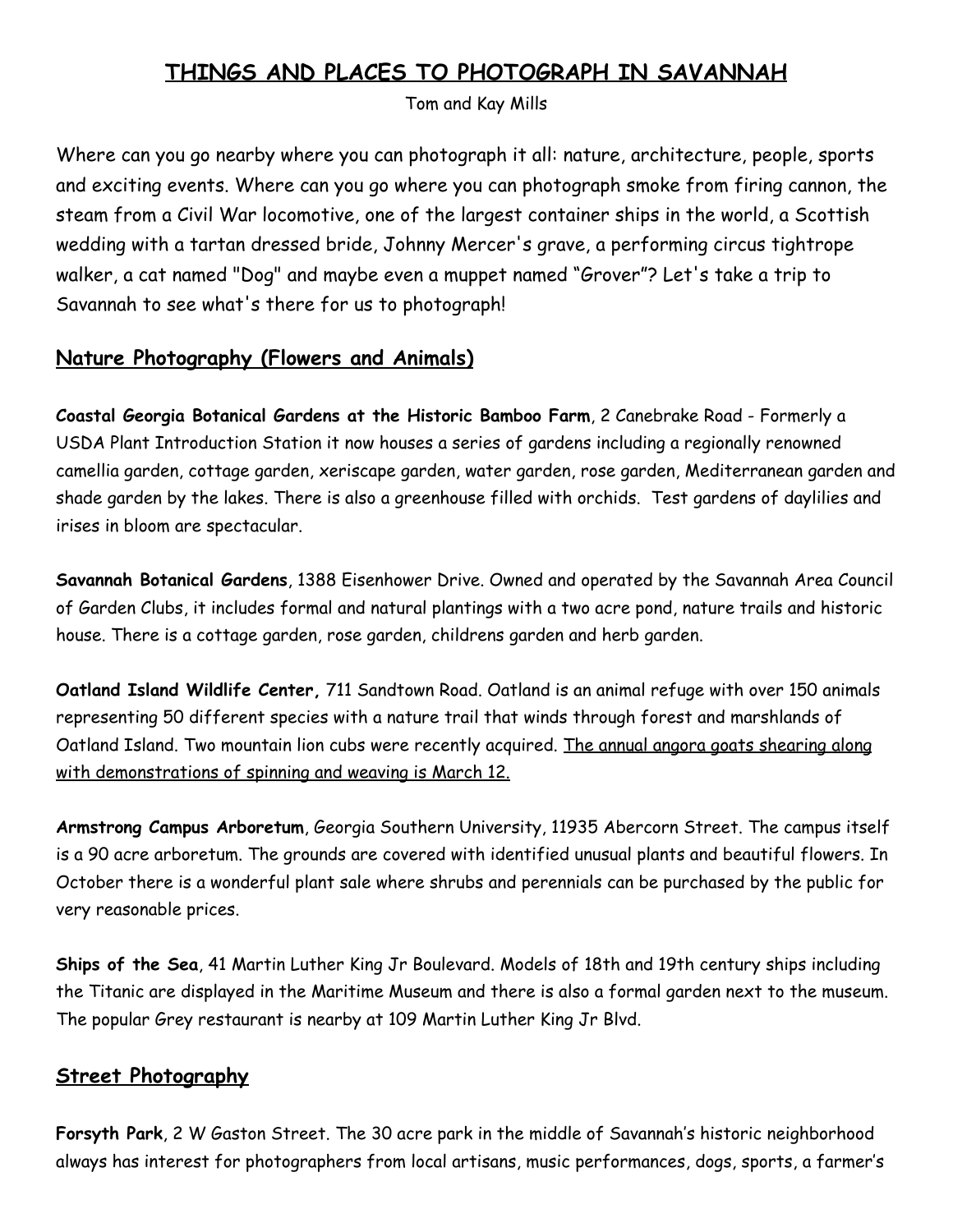market on Saturdays, basketball and tennis courts, playground, and a fragrant garden for the blind. On the southern end across the street is a popular coffee and vegetarian restaurant. A fairly new upscale restaurant in the middle of the park is located near the playground. Public bathrooms with an attendant are located near the park restaurant. A takeout for snacks and Leopold's ice cream is a part of the restaurant. Good parking is available in neighborhoods around the park. There are several DOT stops on the streets bordering the park. A charming bakery is located about four blocks east of the park on Hall Street where you can get specialty coffees and delicious baked goods with outside dining. The SCAD Sidewalk chalk art event is April 23, 2022.

**Savannah Waterfront and Factors Walk**. Easy parking is available at the Savannah Convention Center and a free ferry to River Street takes you to River Street where you will find boutiques, galleries, restaurants, frequent festivals, statues, fountains and visitors. The Visitor Center located near the Hyatt Regency has bathrooms, and the elevator to Bay Street is located outside next to the hotel. Parking is also available on River Street and Bay Street. Check out the recently remodeled North end of River Street (toward the bridge). Factors Walk and Row include a collection of five to six story buildings that have their first floors on River Street.

**City Market** located at 219 West Bryan Street next to Ellis Square has galleries, restaurants, special events, music and shops.

### **History and Architecture**

**Bonaventure Cemetery**, 330 Bonaventure Road, Thunderbolt. 100 acre peaceful setting on scenic bluff of Wilmington River has tree-lined roads and many azaleas as well as unique cemetery sculptures and architecture. Spring is the ideal time to visit!

**The Squares of Savannah**. There are 22 historic squares and they all have their charm and history with restaurants nearby. The free DOT bus runs near many of them so they are easily accessed. Many of them are within walking distance. The squares are excellent for street photography. Our favorite historic district restaurant is The Gryphon Tea Room - 337 Bull St. Owned and run by SCAD it is quiet and a little fancy but has good food and great atmosphere for lunch or afternoon tea.The SCAD store featuring art works by SCAD students is located across the street.

**John the Baptist Basilica,** 222 E Harris Street, is a beautiful French gothic church with soaring twin spires and is open to the public.

**Jones Street** is considered to be the prettiest street in Savannah with arching live oaks and remarkable 19th century architecture; it is a perfect place to stroll and enjoy old Savannah.